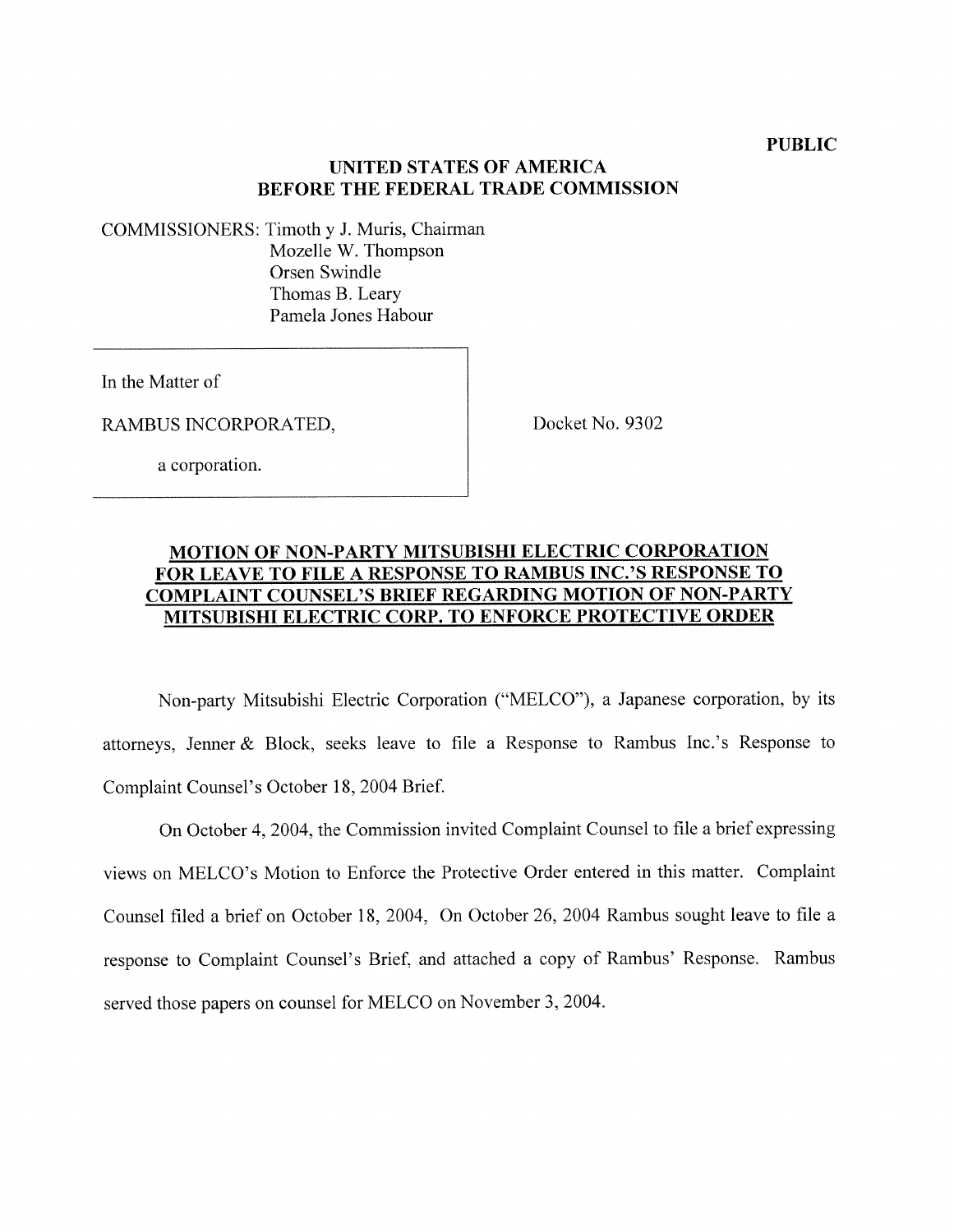Rambus' Response raises issues not addressed in the original briefing in April on MELCO's Motion to Enforce the Protective Order, and MELCO therefore requests leave to file the attached Response to Rambus' Response to Complaint Counsel's Brief.

MITSUBISHI ELECTRIC CORPORATION

ur  $Bv$ Its Attorney

Dated: November 9,2004

Donald R. Harris JENNER & BLOCK One IBM Plaza Chicago, Illinois 60611 (3 12) 222-9350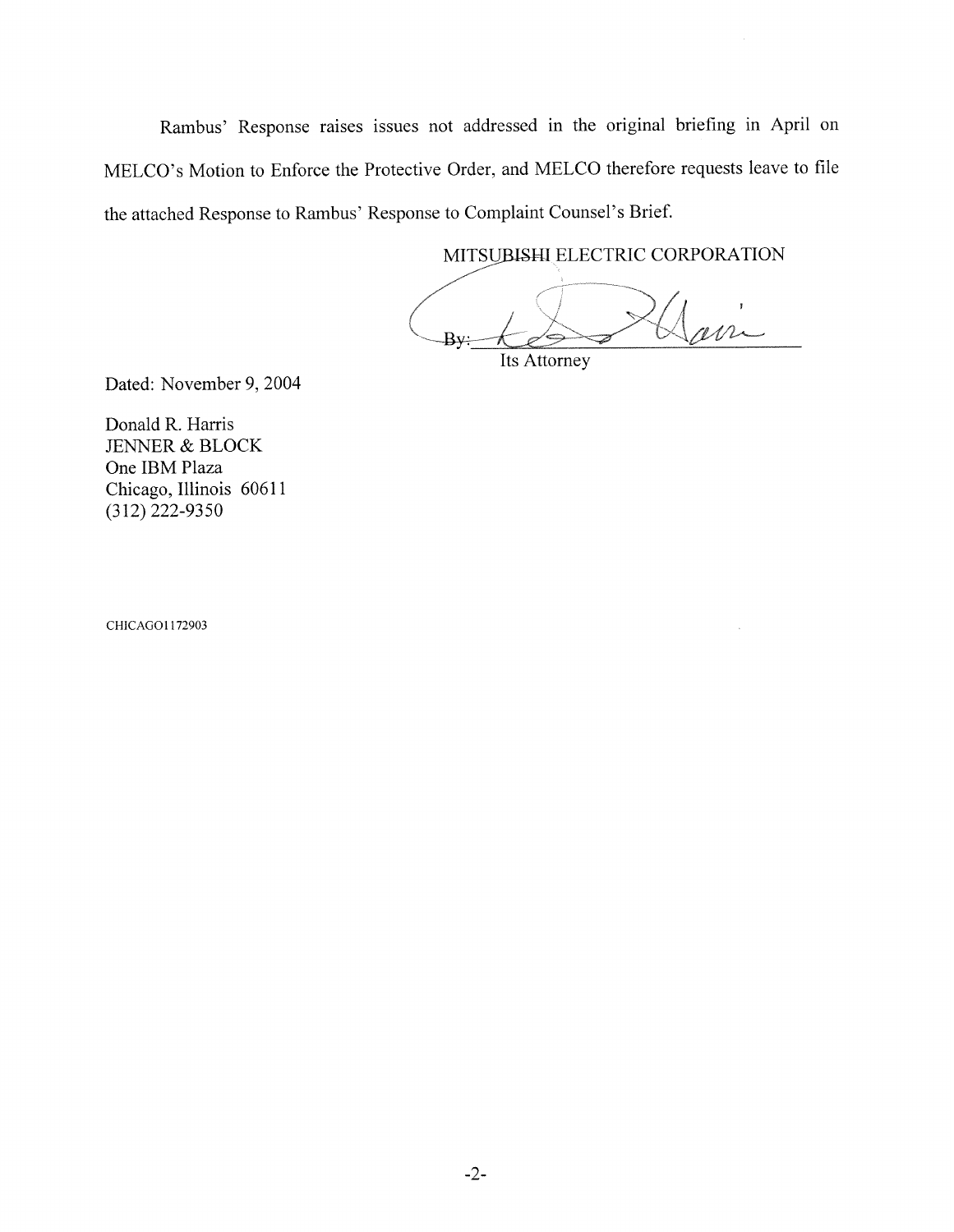COMMISSIONERS: Timoth y J. Muris, Chairman Mozelle W. Thompson Orsen Swindle Thomas B. Leary Pamela Jones Habour

In the Matter of

RAMBUS INCORPORATED,

Docket No. 9302

a corporation.

# **RESPONSE OF MITSUBISHI ELECTRIC CORPORATION TO RAMBUS INC.'S RESPONSE TO COMPLAINT COUNSEL'S BRIEF REGARDING MOTION OF NON-PARTY MITSUBISHI ELECTRIC CORPORATION TO ENFORCE PROTECTIVE ORDER**

On April 8, 2004, non-party Mitsubishi Electric Corporation ("MELCO"), filed a motion with the Commission seeking to enforce the Protective Order entered by the Administrative Law Judge in this matter. Rambus filed an Opposition to this motion on April 19, and MELCO filed a reply in support of the motion on April 22, 2004.

By Order dated October 4, 2004, the Commission asked Complaint Counsel to file a brief expressing views on MELCO's motion. Complaint Counsel complied on October 18, 2004. On or about October 26, 2004 Rambus filed a Response to Complaint Counsel's brief, serving Counsel for MELCO on November 3,2004.

Rambus' Response generally consists of two parts. First, Rarnbus rehashes in detail the arguments it made in its April, 2004 Opposition to MELCO's Motion to Enforce the Protective Order. And second, Rambus presents a recital of factual events subsequent to the completion of briefing on MELCO's Motion for consideration by the Commission in ruling upon the Motion.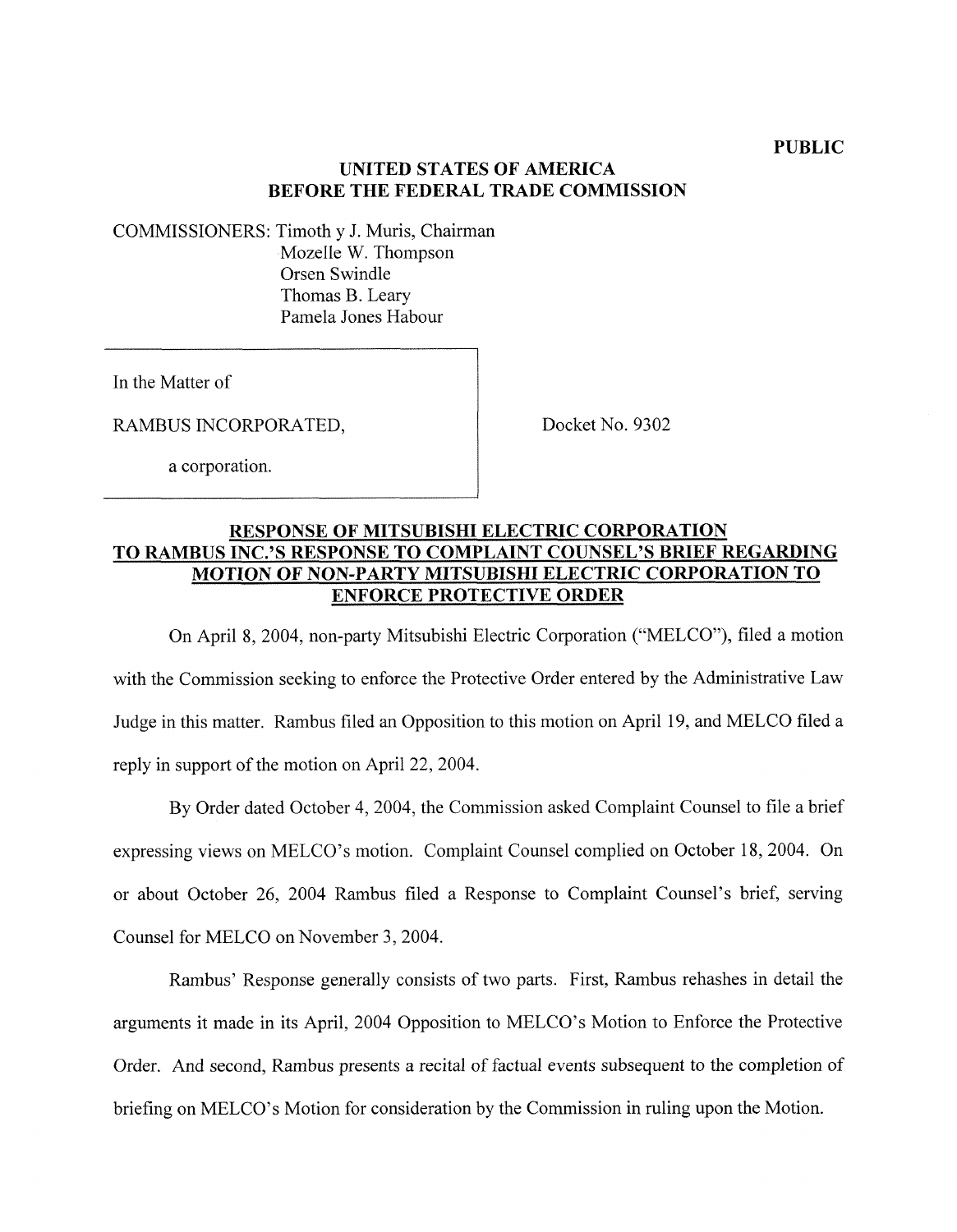# I. RAMBUS' REPITITION OF ITS APRIL, 2004 ARGUMENTS DOES NOT **ADVANCE RAMBUS' POSITION**

Nothing contained in Rambus' rehash changes the facts establishing that the Motion to Enforce the Protective Order should be granted. Paragraph l(m) of the Protective Order very broadly defines "Discovery Material" to include "documents produced pursuant to compulsory process or voluntarily in lieu thereof," and "any other documents . . . produced or given to one Party ... by a Third Party in connection with discovery in this Matter." As pointed out by Complaint Counsel (Brief, pp. 4-5) and in MELCO's original brief, MELCO's production of documents to Rambus was clearly a negotiated compromise in lieu of production pursuant to a subpoena that Rambus had issued to a MELCO subsidiary. And in any event, the documents produced by MELCO were obviously documents produced by a third party "in connection with discovery in this Matter." Neither in April, nor now in response to Complaint Counsel's Brief, can Rambus suggest what the purpose of MELCO's production was if that production was not "in connection with discovery in this Matter."

As Complaint Counsel points out, the correspondence between the attorneys for MELCO and Rambus references this Docket, and makes clear that Rambus sought MELCO documents for use in this case. Even the facts cited in Rambus' Introduction (Response, p. 1) demonstrate that the documents produced by MELCO were intended for use in this Matter, and that the production of those documents was in lieu of continuing to dispute the scope of Rambus' subpoena. The MELCO documents are therefore "Discovery Material."

And the Protective Order (12) could not be clearer in directing that "Discovery" Material . . . shall be used solely by the Parties for purposes of this Matter, and shall not be used for any other purpose, including without limitation any business or commercial purpose." In its Response (at p. 8) to Complaint Counsel, Rarnbus argues that giving effect to the plain definition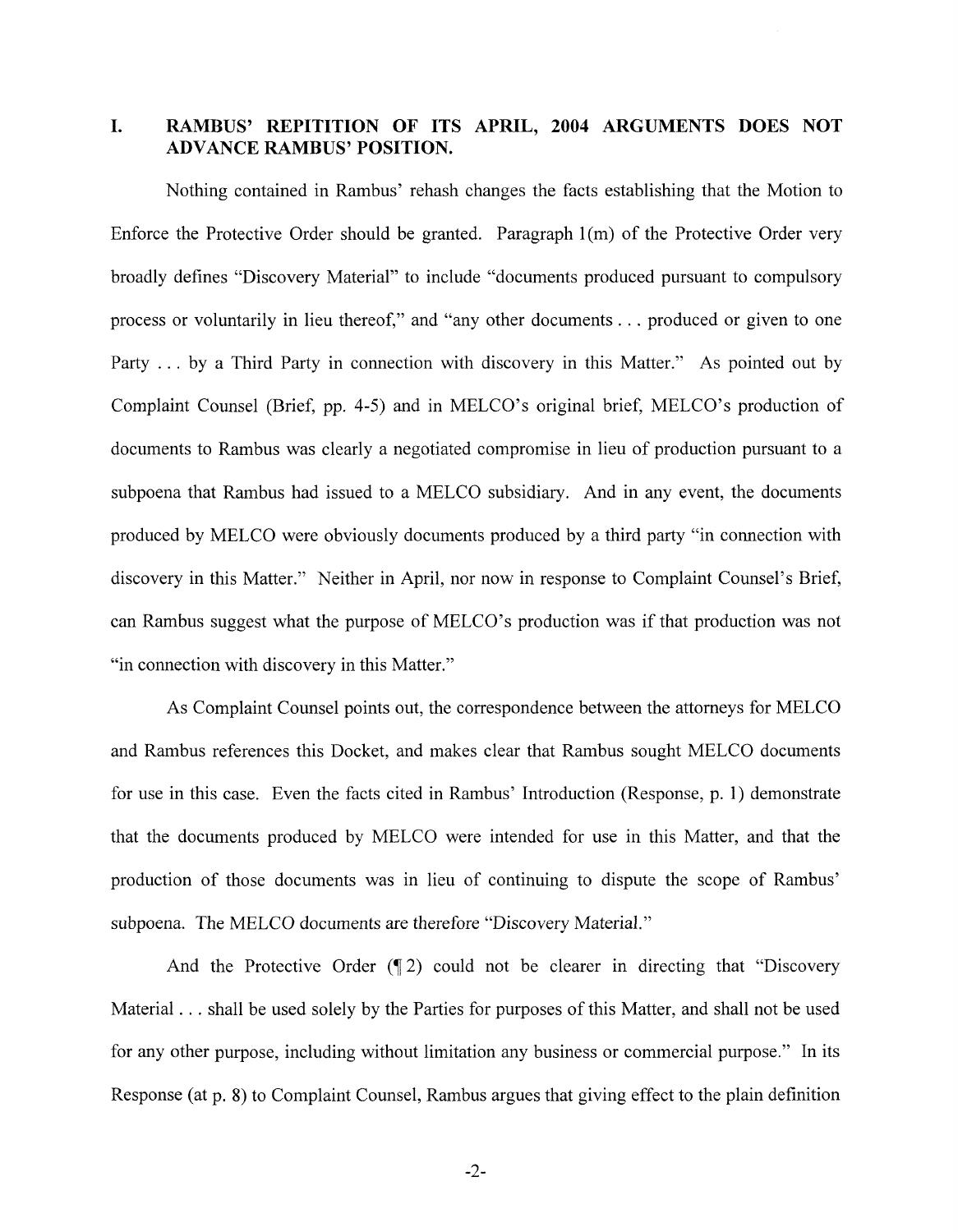of "Discovery Material" set forth in paragraph 2 "would undermine long-settled privileges for counsel's work product." That is absurd. There are no "long-settled privileges for counsel's work product" that entitle a litigant to use documents obtained from a third party for any purpose chosen by the litigant. Enforcing a clear Protective Order mandate that Discovery Materials can only be used in the litigation governed by the Order infringes not at all upon "counsel's work product."

MELCO's production of documents was both a negotiated compromise in lieu of complying with Rambus' subpoena, and in connection with discovery in this Matter. As a result, MELCO's documents are Discovery Materials under Paragraph 2 of the Protective Order, and cannot be used by Rambus other than for purposes of this Matter.<sup> $\ell$ </sup>

# **11. RAMBUS' NEW MATTER SUPPORTS GRANTING MELCO'S MOTION TO ENFORCE THE PROTECTIVE ORDER.**

The second portion of Rambus' Response raises new matter which actually supports granting MELCO's motion. Although Rambus did not disclose this to the Commission or to MELCO in its Opposition filed in April, 2004, Rambus' October 26 Response (p. 4) admits that in early 2003 Rambus "first" used "certain" MELCO documents in "patent proceedings in Europe." That is of course exactly what is prohibited by Paragraph 2 of the Commission's Protective Order. And although Rambus identified the date of its "first use", it did not identify subsequent uses nor did it reveal what MELCO documents were disclosed or to whom, or even how many "patent proceedings in Europe" were involved.

 $<sup>1</sup>$  As MELCO's briefs filed in April point out, and as Complaint Counsel's Brief acknowledges</sup> (p. 6), the Protective Order prohibits a party from using Discovery Materials outside of the Commission proceedings without regard to whether the Discovery Materials have been marked as "Confidential" or "Restricted Confidential."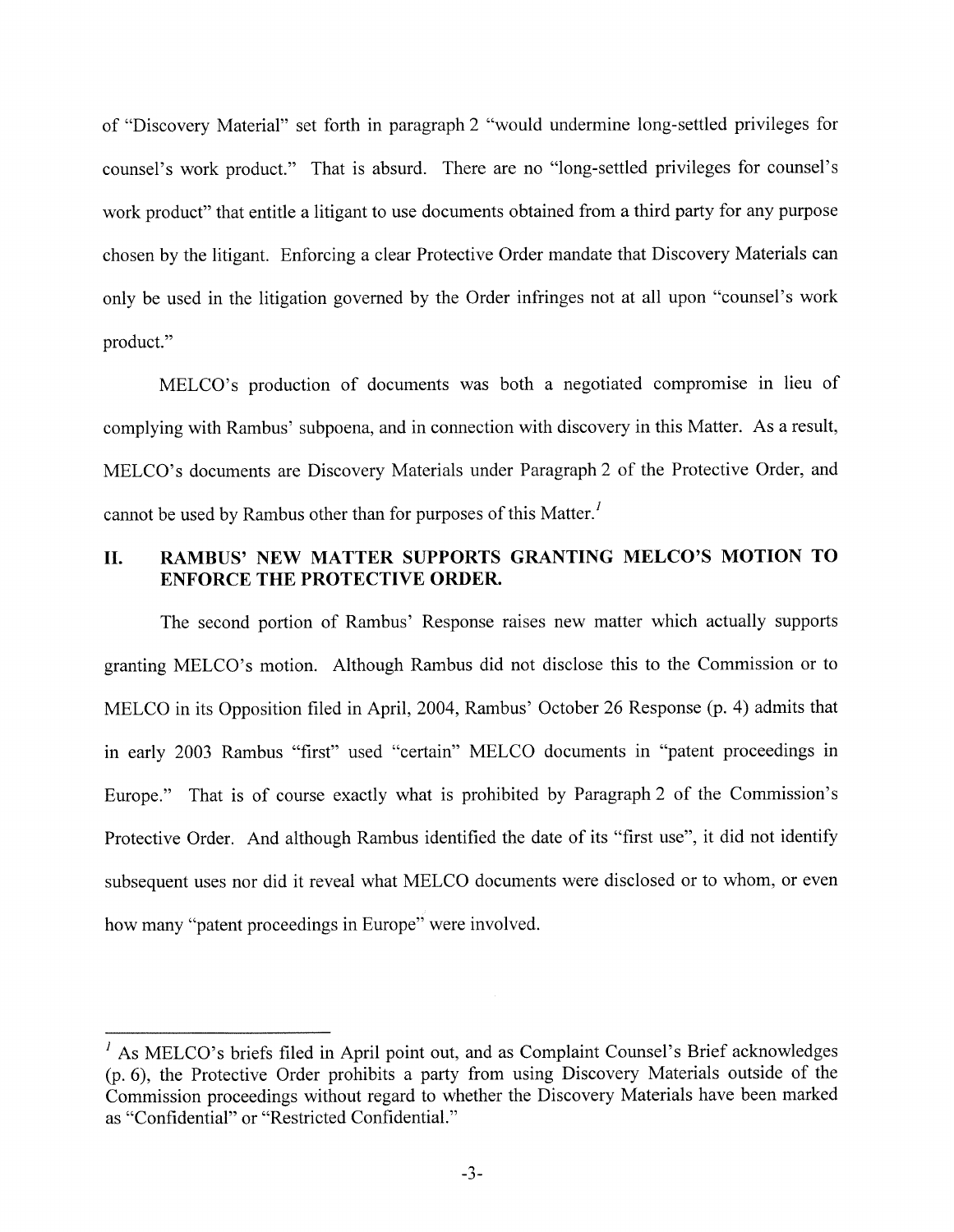Providing no verifiable details, Rambus claims (Response, p. 5) that the unidentified MELCO documents used in unidentified European proceedings were later admitted into evidence in this Docket. But Rambus later states that "[w]ith but two exceptions, Rambus has only used [MELCO] documents that were admitted in evidence in this proceeding." (Response, p. 10.) Thus, it is not at all clear what use Rambus has made of the MELCO documents produced in this Matter, and that will never become clear unless the Commission grants MELCO's Motion to Enforce the Protection Order.

Rambus goes on to argue that in 2004 it subpoenaed MELCO's law firm, Jenner & Block, in connection with three of Rambus' U.S. litigations (cases against Infineon, Micron, and Hynix), and after the denial of a motion to quash in the *Infineon* case, negotiated an agreement providing that Rambus could use MELCO documents obtained from Jenner & Block in these three cases subject to the Protective Orders in these three cases. Rambus does not explain how an agreement permitting it to use MELCO documents obtained from Jenner & Block in three identified cases subject to Protective Orders in those cases, frees Rambus to use MELCO documents produced in the FTC Matter in any other Rambus litigation, or for any other purpose including Rambus' business or commercial purposes.

Rambus' belated admission to the Commission that it has disclosed MELCO documents to unknown parties and individuals in Europe, and that it did so without notification to MELCO and without disclosure to the Commission in Rambus' April 19, 2004 Opposition to MELCO's Motion to Enforce the Protective Order, demonstrates why it is essential that the Commission grant MELCO's Motion. If MELCO knows what Rambus is up to, it can perhaps obtain protection from the Court involved as it did in the *Infineon*, *Hynix*, and *Micron* cases. But if Rambus simply pretends that the FTC Protective Order is inapplicable to Rambus' conduct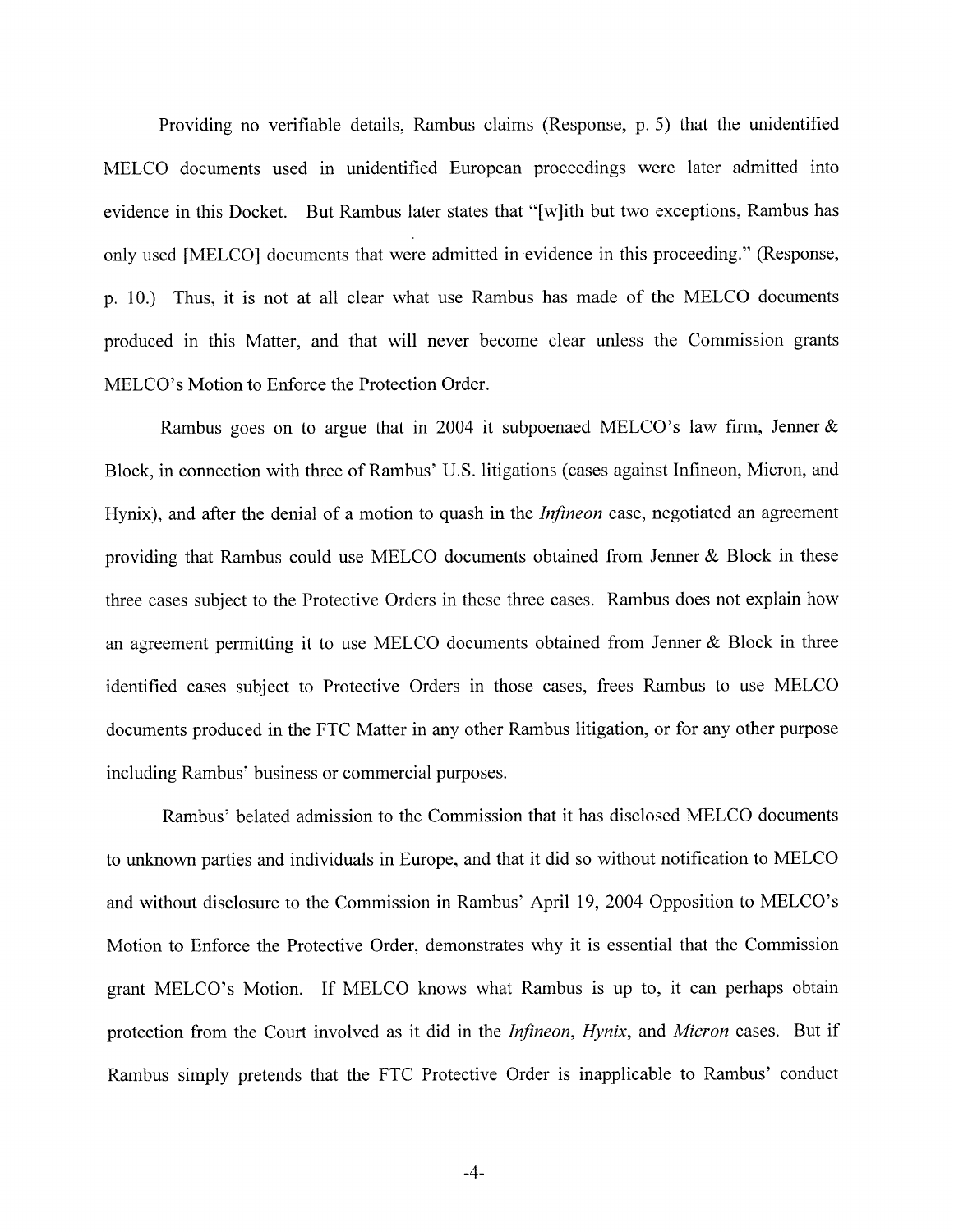despite the Order's clear language to the contrary, Rambus can do anything it wants with the MELCO documents produced to it in this Matter, including using those documents for its own business or commercial purposes, and using them in litigation unknown to MELCO. Under those circumstances, MELCO has no ability to protect its documents, and the Commission has no ability to protect the integrity of its process.<sup>2</sup>

# **111. RAIMBUS' CONDUCT HAS LIKELY PREJUDICED MELCO AND IF UNCHECKED, POSES A GRAVE THREAT OF ADDITIONAL SERIOUS INJURY.**

Rambus' argument (Response, p. 10) that MELCO has not been injured by Rambus' conduct in effect asks the Commission to read Paragraph 2 of the Protective Order to state "Discovery Material . . . shall be used solely by the Parties for purposes of this Matter, and shall not be used for any other purpose unless Rambus, in its sole unfettered discretion, believes that the use outside of this Matter will not injure the party producing documents to Rambus." The Protective Order does not permit Rambus this self-designed safe harbor.

Even if Paragraph 2 of the Order provided that a lack of injury justified failing to comply with the Order, Rambus' secretive, unilateral conduct would make it very difficult for MELCO to prove injury from Rambus' disclosure of "certain" unidentified documents to an unidentified number of parties and individuals located in unidentified locations. The only way that MELCO can be protected in the future, and the only way it can determine if it has already been injured, is for the Commission to grant MELCO's Motion, "clarifying" for Rambus that "use solely by the

 $<sup>2</sup>$  At several of points, Rambus' Response (pp. 2, 4, 9) attempts to equate its conduct with the</sup> conduct of Complaint Counsel, apparently suggesting that if it is guilty of violating the Protective Order, Complaint Counsel is equally culpable. But there is a rather significant difference. Complaint Counsel has never asserted that the MELCO documents are not Discovery Material, and that as a result Complaint Counsel is free to give copies of those documents to anyone he chooses. And, of course, Complaint Counsel has never done so. Rather, Complaint Counsel's Brief supports the common-sense plain meaning interpretation of the Protective Order advanced by MELCO's Motion to Enforce the Protective Order.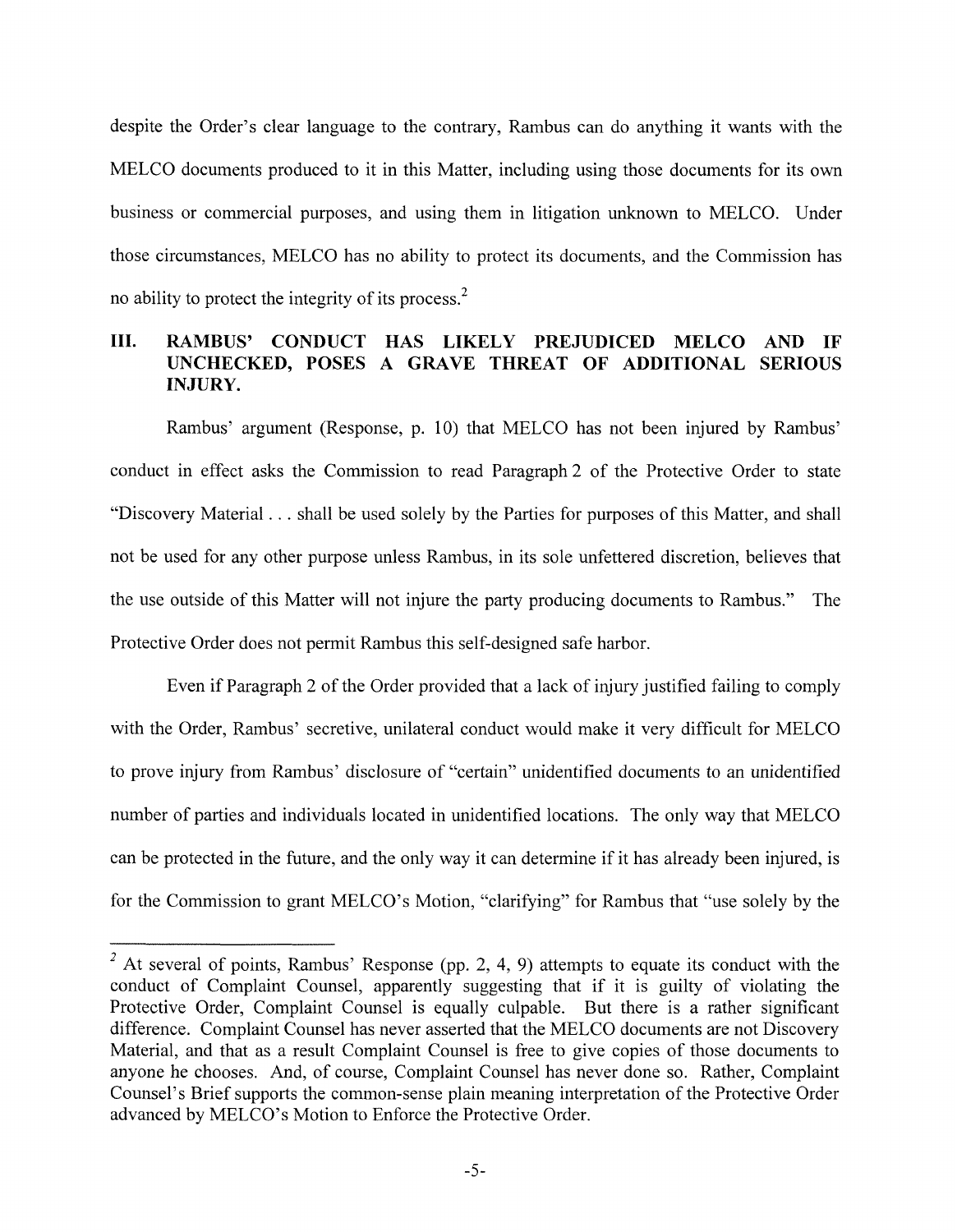Parties for purposes of this Matter" means "use solely by the Parties for purposes of this Matter," and requiring Rambus to identify in detail all disclosures that it has previously made.

#### **CONCLUSION**

In addition to harming MELCO, and threatening future harm, Rambus' cavalier disregard of MELCO's legitimate interest in protecting its documents and its refusal to acknowledge the plain language used in the Protective Order threatens the integrity of the Commission's processes. As Complaint Counsel points out (Brief, p. 6), it is important to the Commission that third parties feel that they can cooperate with Commission investigations without having to worry that documents produced for use in a Commission investigation will be misused by one of the parties involved in the investigation. If a Commission Protective Order says that no party can use such documents other than in connection with the Commission proceedings, a non-party providing documents ought not have to worry that one of the parties might unilaterally decide that the Protective Order does not mean what it says, exposing the non-party's documents to uncontrolled use and dissemination.

For the reasons stated above, the Commission should (1) grant MELCO's Motion to Enforce the Protective Order, (2) specifically order that documents provided by MELCO to Rambus in connection with this Matter are "Discovery Material" under the Protective Order; and (3) order Rambus to advise MELCO's undersigned counsel and the Commission of all uses not for the purposes of this Matter that it has made of MELCO's documents, listing the names and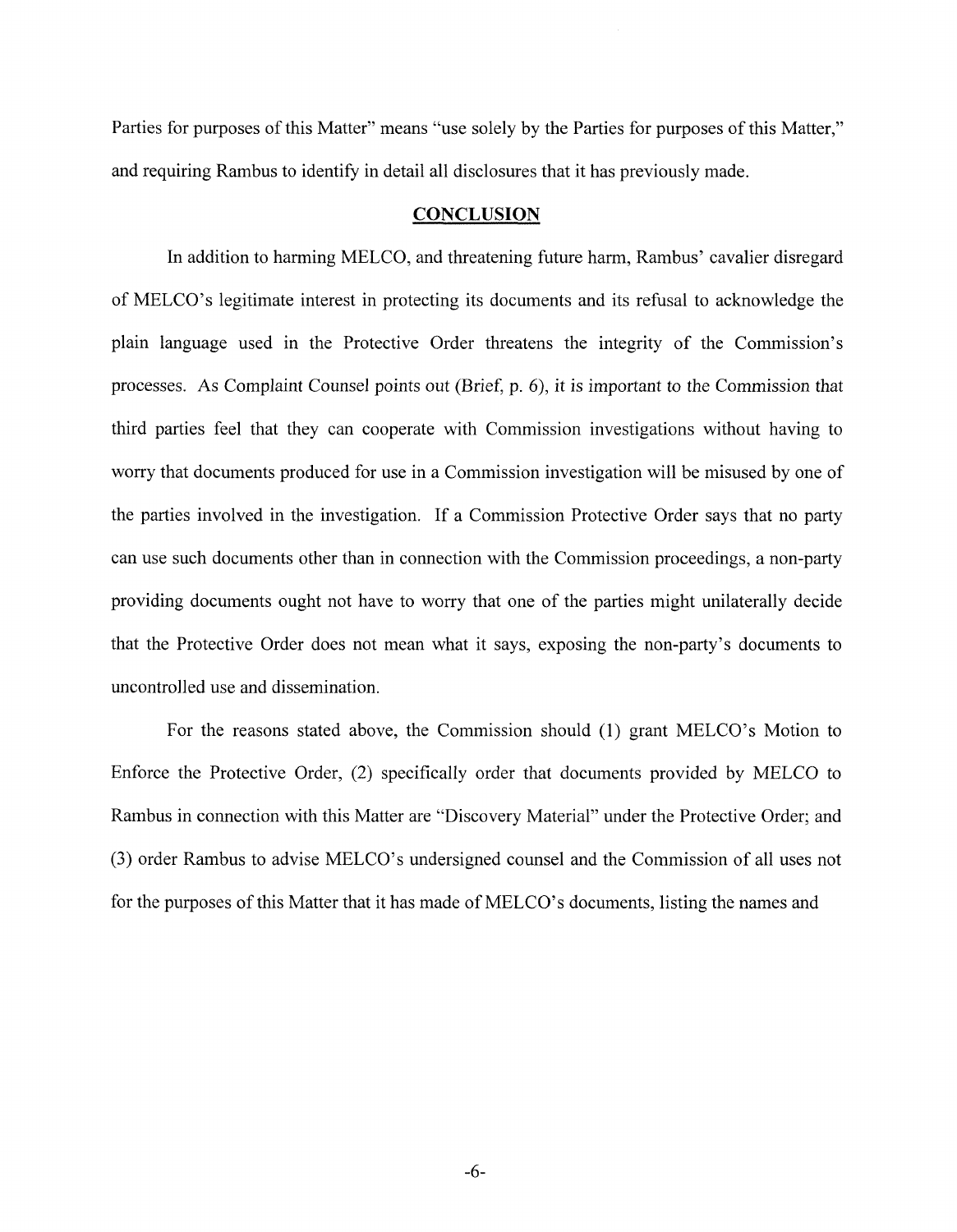addresses of all such persons to whom Rambus or its counsel has disclosed the documents, and providing for each such person a description of the document or documents and the date of the disclosure.

# MITSUBISHI ELECTRIC CORPORATION

 $\alpha$  $\overline{\rm BV}$ Its Attorney

Dated: November 9,2004

Donald R. Harris JENNER & BLOCK One IBM Plaza Chicago, Illinois 60611 (3 12) 222-9350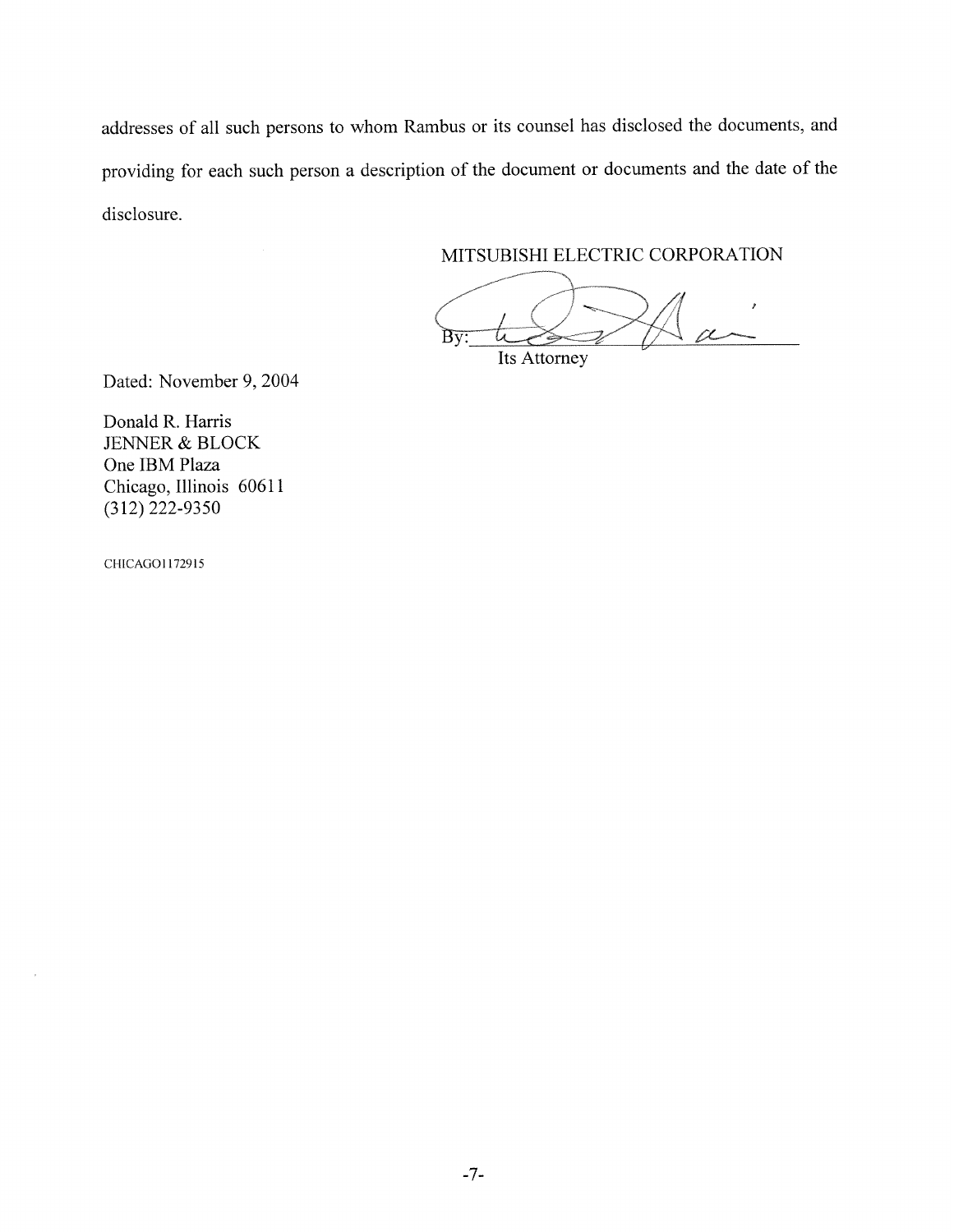In the Matter of

RAMBUS INCORPORATED,

Docket No. 9302

a corporation.

# **CERTIFICATION**

I, Donald R. Harris, hereby certify that the electronic copies of *Response of Non-Party Mitsubishi Electric Corporation to Rarnbus Inc.* S *Response to Complaint Counsel's Brief Regarding Motion of Non-Party Mitsubishi Electric Corporation to Enforce Protective Order*  and *Motion of Mitsubishi Electric Corporation For Leave to File* said Response accompanying this Certification are true and correct copies of the paper versions that are being filed with the Secretary of the Commission on November 9, 2004 by other means.

> Donald R. Harris Counsel for Mitsubishi Electric Corporation